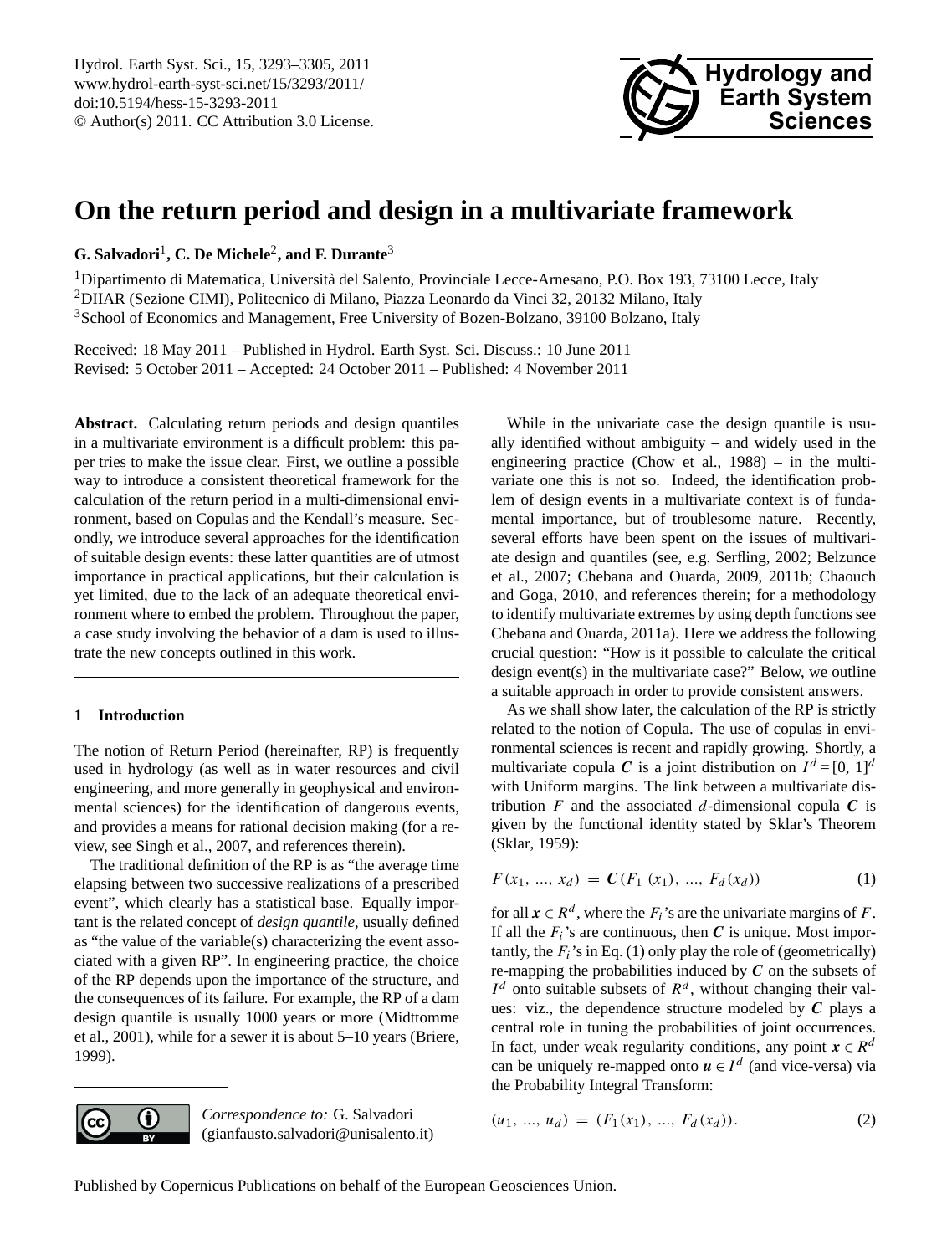For a thorough theoretical introduction to copulas see [Joe](#page-12-4) [\(1997\)](#page-12-4); [Nelsen](#page-12-5) [\(2006\)](#page-12-5); for a practical approach see [Salvadori](#page-12-6) [et al.](#page-12-6) [\(2007\)](#page-12-6); [Jaworski et al.](#page-12-7) [\(2010\)](#page-12-7). In order to avoid troublesome situations, hereinafter we shall assume that  $F$  is continuous (but not necessarily absolutely continuous), and strictly increasing in each marginal: these regularity constraints are rather weak, and satisfied by the majority of the distributions used in applications. Clearly, also pathological cases can be carried out, but they require suitable techniques that go beyond the scope of this work.

<span id="page-1-0"></span>Later we shall use the *Kendall's distribution* (or *measure*) function  $K_C : I \rightarrow I$  [\(Genest and Rivest,](#page-11-7) [1993,](#page-11-7) [2001\)](#page-11-8) given by

$$
K_C(t) = \mathbb{P}(W \le t) = \mathbb{P}(C(U_1, ..., U_d) \le t), \tag{3}
$$

where  $t \in I$  is a probability level,  $W = C(U_1, ..., U_d)$  is a univariate random variable (hereinafter,  $r.v.$ ) taking value on  $I$ , and the  $U_i$ 's are Uniform r.v.s on I with copula C. Note that Eq. [\(3\)](#page-1-0) practically measures the probability that a random event will appear in the region of  $I^d$  defined by the inequality  $C(u) \le t$  – see also [Genest and Rivest](#page-11-8) [\(2001\)](#page-11-8); [Nappo and](#page-12-8) [Spizzichino](#page-12-8) [\(2009\)](#page-12-8). Thus, as we shall see,  $K_C$  turns out to be a fundamental tool for calculating a copula-based RP for multivariate events.

Unfortunately, at present no general analytical expressions of  $K_C$  are known – except for special cases, like the one of bivariate Extreme Value copulas [\(Ghoudi et al.,](#page-12-9) [1998\)](#page-12-9), and some Archimedean copulas (McNeil and Nešlehová, [2009\)](#page-12-10) – and it is necessary to resort to simulations (see, e.g. Algorithm [1](#page-5-0) outlined later).

The paper is organized as follows. In Sect. [2](#page-1-1) we first illustrate the case study. In Sect. [3](#page-3-0) we reconsider a previously introduced notion of RP in a multivariate environment, and compare it with other approaches. In Sect. [4](#page-6-0) we show how to calculate the corresponding quantile. Then, in Sect. [5](#page-7-0) we present two strategies to calculate critical design events in a multivariate context. Finally, in Sect. [6](#page-11-9) we discuss the results outlined in the paper, and draw some conclusions.

## <span id="page-1-1"></span>**2 The case study**

Although this work is of methodological nature, we feel important to illustrate with practical examples the new concepts introduced. For this reason, we first present the case study that will be used throughout the paper.

The data are collected at the Ceppo Morelli dam, and are essentially the same as those investigated in [De Michele](#page-11-10) [et al.](#page-11-10) [\(2005\)](#page-11-10), to which we make reference for further details. The dam, completed in 1929, is located in the valley of Anza catchment, a sub-basin of the Toce river (Northern Italy), and was built to produce hydroelectric energy. The dam is characterized by a small water storage of about  $0.47 \times 10^6$  m<sup>3</sup>. The minimum level of regulation is 774.75 m a.s.l., while the maximum is 780.75 m a.s.l. The maximum water level is at 782.5 m a.s.l., and the dam crest level is at 784 m a.s.l. The dam has an uncontrolled spillway (84 m long) at 780.75 m a.s.l., and also intermediate and bottom outlets (the latter ones are obstructed by river sediments).

In [De Michele et al.](#page-11-10) [\(2005\)](#page-11-10), "undisturbed" flood hydrographs incoming the reservoir were fixed by using the inverse reservoir routing, the water levels in the reservoir, and the operations on the controlled outlets. Then, maximum annual flood peaks  $Q$  and volumes  $V$  were identified and selected for 49 years, from 1937 to 1994. As a result of a thorough investigation, almost all of the occurrence dates of the  $Q$ 's and the  $V$ 's were the same: i.e. they happened during the same flood event.

As an improvement over [De Michele et al.](#page-11-10) [\(2005\)](#page-11-10), beyond the pair  $(Q, V)$ , also the initial water level L in the reservoir before the flood event  $(Q, V)$  is considered in this work, in order to analyse the triplet  $(Q, V, L)$  of practical interest: in fact, on the one hand L represents the starting state of the dam; on the other hand,  $(Q, V)$  is the hydrologic "forcing" to the structure. Clearly, there are physical reasons to assume that L is independent of  $(Q, V)$  – see also below. The sample mean of L is about 780.44 m a.s.l., with a sample standard deviation of about 1 m. The small variability of L with respect to its range (here [774.75, 780.75] is the regulation range), is mainly due to the management policy of the reservoir: the target of the dam manager is to keep a high water level, in order to get the maximum benefit concerning the production of electric energy.

Using the pair  $(Q, V)$ , it is possible to calculate the associ-ated flood hydrograph with peak  $Q$  and volume  $V$ , once the shape of the hydrograph has been chosen. As first approximation, it is possible to consider a triangular shape, where the base time is equal to  $T_b = 2 V/Q$ , the time of rise equals  $T_r = T_b/2.67$ , and the time of recession is equal to 1.67  $T_r$ , (see [Soil Conservation Service,](#page-12-11) [1972](#page-12-11) and [Chow et al.,](#page-11-1) [1988,](#page-11-1) p.229 – for a different approach see [Serinaldi and Grimaldi,](#page-12-12) [2011\)](#page-12-12). Consequently, the flood hydrograph  $q$  is given by

$$
q(t) = \begin{cases} 1.335 \ t \ Q^2/V, & 0 \le t \le T_{\rm r} \\ 1.6 \ Q - 0.8 \ t \ Q^2/V, & T_{\rm r} \le t \le T_{\rm b} \end{cases}
$$

Later, in Sect. [5,](#page-7-0) we shall test the behavior of the dam subject to selected hydrographs. More particularly, we shall first operate the reservoir routing of the flood hydrograph (see, e.g. [Bras,](#page-11-11) [1990,](#page-11-11) p.475–478 and [Zoppou,](#page-12-13) [1999\)](#page-12-13) considering as outlet only the uncontrolled spillway, and then we shall check whether or not the reservoir level exceeds the crest level of the dam.

In Fig. [1](#page-2-0) we show the trivariate plot of the available observations, as well as the fits of the marginal distributions. However, we shall not insist on this point, being of secondary importance with respect to the actual methodological target of the paper. The GEV law is used to model the statistics of both  $Q$  and  $V$ , since these are annual maxima:

.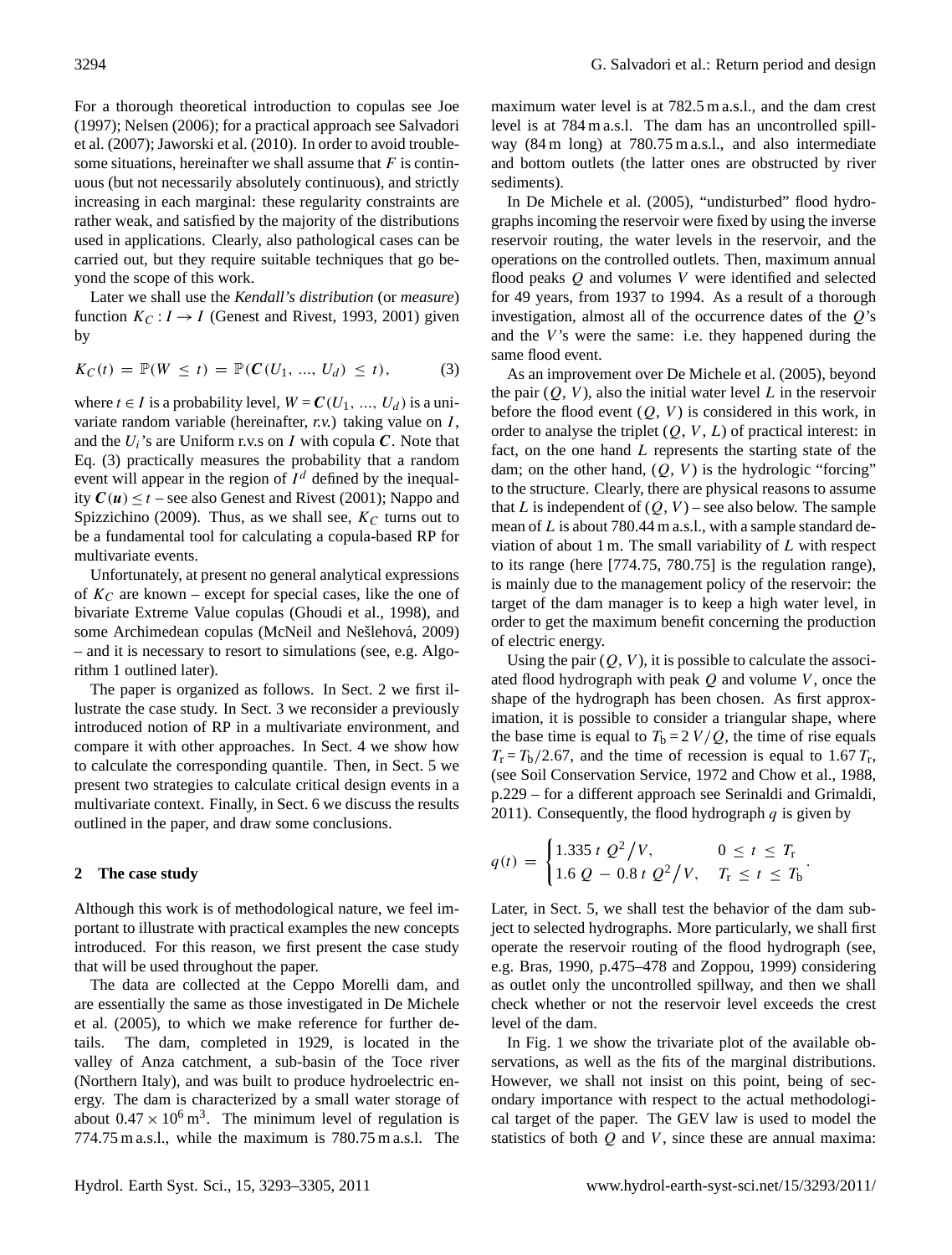

<span id="page-2-0"></span>**Fig. 1.** Trivariate plot of the available  $(Q, V, L)$  observations, and fits of the marginal distributions – see text.

the estimates of the parameters are reported in Table [1.](#page-2-1) The fits are valuable, as they passed standard goodness-of-fit tests (namely, Kolmogorov-Smirnov and Anderson-Darling – see, e.g. [Kottegoda and Rosso,](#page-12-14) [1997\)](#page-12-14) at all usual levels (viz., 1 %, 5 %, and 10 %). Instead, the behavior of the variable L is quite tricky (as explained above, the water level is arbitrarily fixed by the dam manager): for this reason, its law is calculated via a non-parametric Normal Kernel estimation [\(Bow](#page-11-12)[man and Azzalini,](#page-11-12) [1997\)](#page-11-12). As a result, also in this case the Kolmogorov-Smirnov test is passed at all usual levels.

The trivariate plot of the observations, as shown in Fig. [1,](#page-2-0) is the first step usually carried out by practitioners to investigate the multivariate behavior of the phenomenon. However, we want to stress that this type of graph only provides partial information, and should not be used to draw rough conclusions about the dependence structure of  $(Q, V, L)$  – see below, and also [Genest and Favre](#page-11-13) [\(2007\)](#page-11-13) for a thorough review.

In order to investigate the joint behavior of the variables  $(Q, V, L)$ , as is typical in copula analysis, we shall use the normalized ranks to carry out a non-parametric study. The trivariate rank-plot shown in Fig. [2](#page-3-1) provides some rough indications about the global dependence structure (i.e. the copula) linking the three variables  $(Q, V, L)$ .

As already mentioned above, there are physical reasons to assume that L is independent of  $(Q, V)$ : the rank-plots shown in Fig. [2](#page-3-1) support this fact. Indeed, the sample is rather uniformly sparse in both the  $(Q, L)$  and  $(V, L)$  planes. Also,

<span id="page-2-1"></span>**Table 1.** Maximum-Likelihood estimates of the GEV parameters for  $Q$  and  $V$ , and corresponding 95% Confidence Intervals.

| Variable                             | Shape                  | Scale                                             | Position                                          |
|--------------------------------------|------------------------|---------------------------------------------------|---------------------------------------------------|
| Q<br>$\rm (m^3\,s^{-1})$<br>95% C.I. | 0.3677<br>[0.15, 0.58] | 36.2031<br>$(m^3 s^{-1})$<br>[27.57, 47.55]       | 59.3507<br>$(m^3 s^{-1})$<br>[48.15, 70.55]       |
| $(10^6 \,\mathrm{m}^3)$<br>95% C.I.  | 0.6149<br>[0.37, 0.86] | 1.5246<br>$(10^6 \,\mathrm{m}^3)$<br>[1.10, 2.11] | 1.7231<br>$(10^6 \,\mathrm{m}^3)$<br>[1.26, 2.19] |

the estimates of the Kendall's  $\tau$  and the Spearman's  $\rho$  are not statistically significant (as confirmed by the corresponding p-values), and formal tests of independence suggest to accept the hypothesis that  $L$  is independent of  $(Q, V)$ . On the contrary, the variables  $(Q, V)$  are significantly positively associated, and thus  $Q$  and  $V$  are not independent: the estimates of both the Kendall's  $\tau$  and the Spearman's  $\rho$  are large, and the corresponding p-values are negligible (see the values reported in Fig. [2\)](#page-3-1).

As in [De Michele et al.](#page-11-10) [\(2005\)](#page-11-10), a Gumbel copula was used to model the dependence between  $Q$  and  $V$ , with parameter  $\theta \approx 3.1378$ , calculated via the inversion of the Kendall's  $\tau$ . The ability of this copula to model the available bivariate data is checked via multivariate goodness-of-fit tests [\(Berg,](#page-11-14)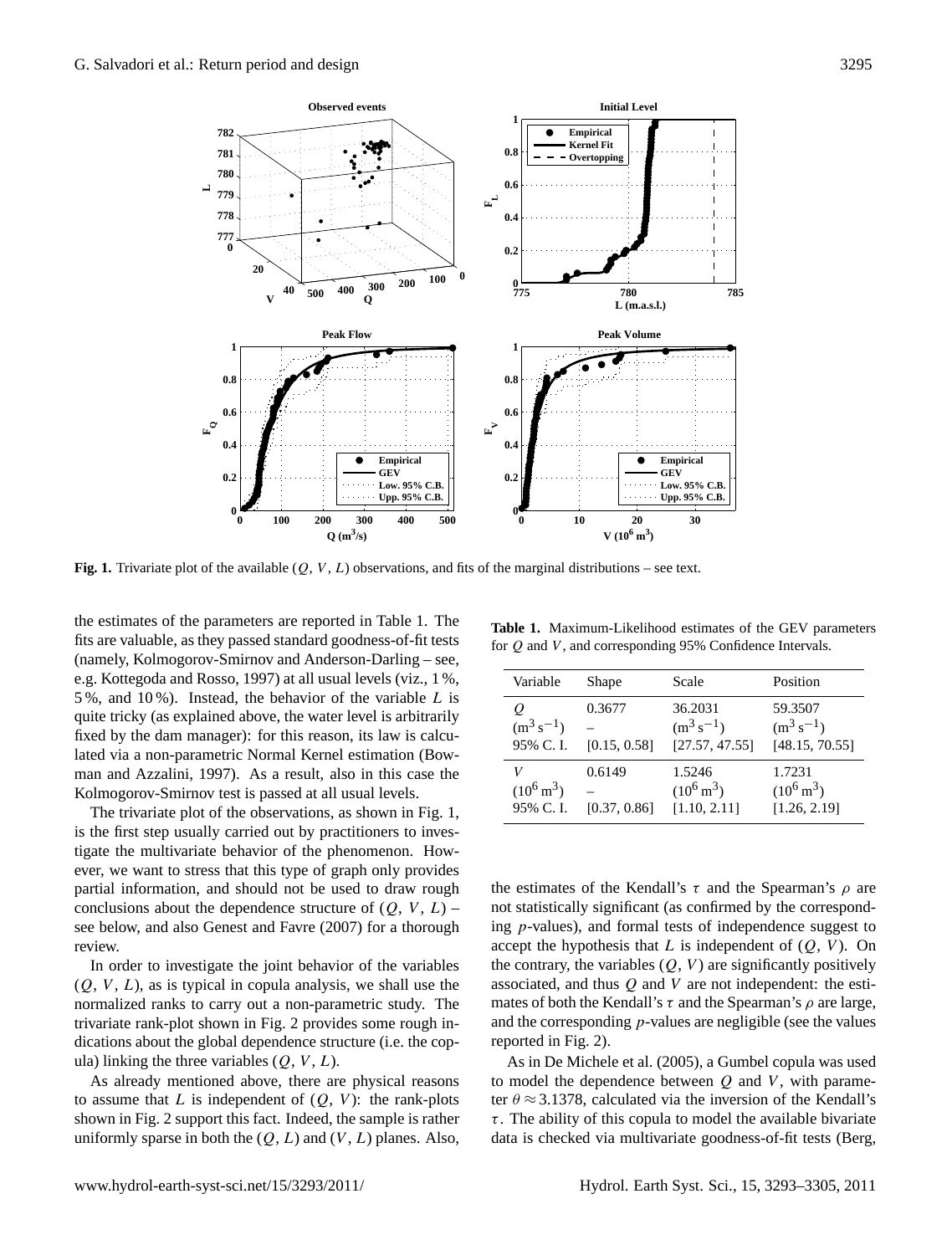

<span id="page-3-1"></span>**Fig. 2.** Trivariate rank-plot of the available (Q, V, L) observations, and bivariate rank-plots of the marginals – see text. Also shown are the estimates of the Kendall's  $\tau$  and the Spearman's  $\rho$ , as well as the corresponding p-values (derived from non-parametric tests of independence based on rank statistics).

[2009;](#page-11-14) [Genest et al.,](#page-12-15) [2009;](#page-12-15) [Kojadinovic et al.,](#page-12-16) [2011\)](#page-12-16): the resulting large *p*-values indicate that the Gumbel copula  $C_{\text{OV}}$ cannot be rejected at all standard levels. As a matter of facts, the analysis of the  $(Q, V)$  rank-plot in Fig. [2](#page-3-1) shows a significant association between these two variables in the upperright corner of the unit square: indeed, the extreme pairs practically lie on the main diagonal. Thus, it is not a surprise that the fitted Gumbel copula, having a large upper tail dependence coefficient  $\lambda_{Upp} \approx 0.75$  [\(Nelsen,](#page-12-5) [2006;](#page-12-5) [Salvadori](#page-12-6) [et al.,](#page-12-6) [2007\)](#page-12-6) is suitable for modeling the dependence structure of the pair  $(Q, V)$ . In passing, note that  $C_{QV}$  is an Extreme Value copula [\(Nelsen,](#page-12-5) [2006\)](#page-12-5): since both  $F_Q$  and  $F_V$  are GEV distributions, it turns out that  $F_{QV} = C_{QV} (F_Q, F_V)$  is a bivariate Extreme Value law (after all,  $Q$  and  $V$  are annual maxima).

Given the previous results, since  $L$  can be assumed to be independent of  $(Q, V)$ , it is immediate to construct a suitable trivariate copula  $C_{QVL}$  to model the dependence structure of the triplet  $(Q, V, L)$ :

$$
C_{QVL}(u, v, w) = C_{QV}(u, v) w,
$$
\n<sup>(4)</sup>

where  $(u, v, w) \in I^3$ . As above, the ability of this copula to model the trivariate data is properly checked, and the resulting large p-values indicate that it cannot be rejected at all standard levels. In passing, note that also  $C_{QVL}$  is an Extreme Value copula. In addition, since  $C_{QV}$ 

is Archimedean [\(Nelsen,](#page-12-5) [2006\)](#page-12-5), then  $C_{QVL}$  is a particular case of a "nested" Archimedean copula [\(Joe,](#page-12-4) [1997;](#page-12-4) [Grimaldi and Serinaldi,](#page-12-17) [2006;](#page-12-17) [Serinaldi and Grimaldi,](#page-12-18) [2007;](#page-12-18) Härdle and Okhrin, [2010;](#page-12-19) [Hering et al.,](#page-12-20) [2010\)](#page-12-20). However,  $F_{QVL} = C_{QVL}(F_Q, F_V, F_L)$  is not a trivariate Extreme Value law, since  $F_L$  is not a GEV distribution.

#### <span id="page-3-0"></span>**3 Return period in a multivariate framework**

In order to provide a consistent theory of RP's in a multivariate environment, it is first necessary to precisely define the abstract framework where to embed the question. Preliminary studies can be found in [Salvadori](#page-12-21) [\(2004\)](#page-12-21); [Salvadori](#page-12-22) [and De Michele](#page-12-22) [\(2004\)](#page-12-22); [Durante and Salvadori](#page-11-15) [\(2010\)](#page-11-15); [Sal](#page-12-23)[vadori and De Michele](#page-12-23) [\(2010\)](#page-12-23), and some applications are presented in [De Michele et al.](#page-11-16) [\(2007\)](#page-11-16); [Salvadori and De](#page-12-23) [Michele](#page-12-23) [\(2010\)](#page-12-23); [Vandenberghe et al.](#page-12-24) [\(2010\)](#page-12-24). Hereinafter, we shall consider as the object of our investigation a sequence  $\mathcal{X} = \{X_1, X_2, \ldots\}$  of independent and identically distributed d-dimensional random vectors, with  $d > 1$ : thus, each  $X_i$  has the same multivariate distribution  $F$  as of the random vector  $X \sim F = C(F_1, ..., F_d)$  describing the phenomenon under investigation, with suitable marginals  $F_i$ 's and d-copula  $C$ . For example, we may think of a set of flood observations given by the pairs of non-independent r.v.'s Flood Peak – Flood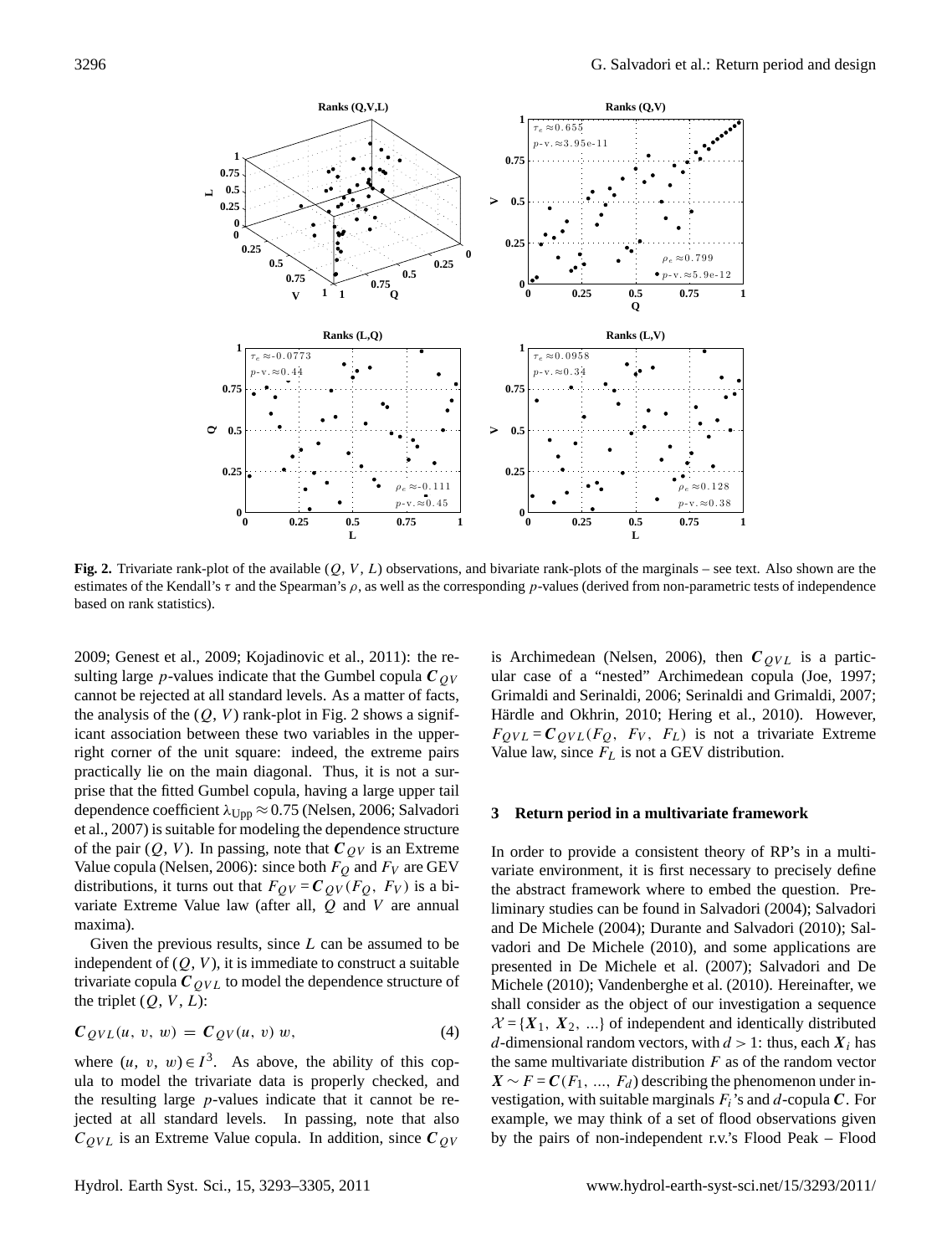Volume, joined by the copula  $C$ . The case of a non-stationary sequence  $X$  is rather tricky, and will be discussed in a future work.

In applications, usually, the event of interest is of the type  $\{X \in D\}$ , where  $D$  is a non-empty Borel set in  $R^d$  collecting all the values judged to be "dangerous" according to some suitable criterion. Note that the Borel family includes all the sets of interest in practice (like, e.g. the intervals  $(-\infty, x_1)$ ,  $(x_1, x_2)$ ,  $(x_2, \infty)$ , as well as the corresponding multivariate versions). Let  $\mu > 0$  be the average inter-arrival time of the realizations in  $\mathcal{X}$  (viz.,  $\mu$  is the average time elapsing between  $X_i$  and  $X_{i+1}$ ). Following, e.g. [Embrechts et al.](#page-11-17) [\(2003\)](#page-11-17), and given the fact that the sequence  $X$  is i.i.d. (and, thus, stationary), the univariate r.v.'s  ${B_i = I_{\mathcal{D}}(X_i)}$  form a Bernoulli process (where  $I$  is an indicator set function), with positive probability of "success"  $p_{\mathcal{D}}$  given by

$$
p_{\mathcal{D}} = \mathbb{P}(X \in \mathcal{D}),\tag{5}
$$

where we assume that  $0 < p<sub>D</sub> < 1$ . Then, it makes sense to calculate the first random time  $A_{\mathcal{D}}$  that the sequence  $\mathcal{B} = \{B_1, B_2, ...\}$ , generated by X, takes on the value 1 (viz., the first random time that  $X$  enters  $D$ ):

$$
A_{\mathcal{D}} = \mu \cdot \min \{ i : X_i \in \mathcal{D} \}. \tag{6}
$$

Clearly, the r.v.  $A_{\mathcal{D}}/\mu$  follows a Geometric distribution with parameter  $p_{\mathcal{D}}$ , and therefore the expected value of  $A_{\mathcal{D}}$  is

$$
E(A_{\mathcal{D}}) = \mu_{\mathcal{D}} = \mu / p_{\mathcal{D}}.
$$
 (7)

Given the well known "memoryless property" of the Geometric distribution, and the features of the Bernoulli process (see, e.g. [Feller,](#page-11-18) [1971\)](#page-11-18), it is clear that  $\mu_{\mathcal{D}}$  also corresponds to the average inter-arrival time between two successive realizations of the event  $\{X \in \mathcal{D}\}\$ . Evidently,  $\mu_{\mathcal{D}}$  ranges in  $[\mu, +\infty)$ : for example, if annual maxima are investigated, then  $\mu = 1$  year, and hence  $\mu_{\mathcal{D}} = 1/p_{\mathcal{D}} \ge \mu$ . We are now ready to introduce a consistent notion of RP.

<span id="page-4-0"></span>**DEFINITION 1.** The RP associated with the event  $\{X \in \mathcal{D}\}\$ is given by  $\mu_{\mathcal{D}} = \mu/\mathbb{P}(X \in \mathcal{D})$ .

Definition [1](#page-4-0) is a very general one: the set  $D$  may be constructed in order to satisfy broad requirements, useful in different applications. Indeed, most of the approaches already present in literature are particular cases of the one outlined above.

As a univariate example, let  $X$  be a r.v. with distribution  $F_X$ . In order to identify a dangerous region, traditionally a prescribed critical design value  $x^*$  is used. Then,  $\mathcal D$  (or, better,  $\mathcal{D}_{x^*}$ ) contains all the realizations that are judged to be "more dangerous" than  $x^*$ . For instance, in hydrology, if droughts are of concern,  $x^*$  may represent a small value of river flow, and the dangerous realizations of interest are those for which  $X \le x^*$  (viz.,  $\mathcal{D}_{x^*} = [0, x^*]$ ). Instead, if floods are of concern,  $x^*$  may indicate a large value of river flow, and the dangerous realizations of interest are those for which  $X \geq x^*$  (viz.,  $\mathcal{D}_{x^*} = [x^*, \infty)$ ). According to Definition [1,](#page-4-0) the corresponding RP's are  $\mu/F_X(x^*)$  in the former case, and  $\mu/(1 - F_X(x^*))$  in the latter one.

It is important to stress that the RP is a quantity associated with a proper event. However, with a slight abuse of language, we may also speak of "the RP of a realization" (viz.,  $x^*$  in the example given above), meaning in fact "the RP of the event {X belongs to the dangerous region  $\mathcal{D}_{x^*}$  identified by the given realization  $x^*$ ". Indeed, in a univariate framework, the assignment of  $x^*$  uniquely specifies the corresponding region  $\mathcal{D}_{x^*}$ .

Actually, also in a multivariate framework it is possible to associate a given multi-dimensional realization  $x^* \in R^d$ with a dangerous region  $\mathcal{D}_{\mathbf{x}^*} \subset \mathbb{R}^d$ . As an illustration, consider the two different bivariate dangerous regions constructed in [Salvadori](#page-12-21) [\(2004\)](#page-12-21); [Salvadori and De Michele](#page-12-22) [\(2004\)](#page-12-22). In these papers the joint behavior of the vector  $(X, Y) \sim F = C(F_X, F_Y)$  was analysed: for instance, in terms of variables of hydrological interest, think of the pairs flood peak-volume, or storm intensity-duration. In particular, great attention was paid to the following two sets:

- 1. ("OR" case)  $\mathcal{D}_{z^*}^{\vee} = \{(x, y) \in R^2 : x > x^* \vee y > y^*\},\$ where at least one of the components exceeds a prescribed threshold (roughly, it is enough that one of the variables is too large);
- 2. ("AND" case)  $\mathcal{D}_{z^*}^{\wedge} = \{(x, y) \in R^2 : x > x^* \wedge y > y^*\},\$ where both the components exceed a prescribed threshold (roughly, it is necessary that both variables are too large).

Here  $z^* = (x^*, y^*)$  is a prescribed vector of thresholds, and ∨, ∧ are the "(inclusive) OR" and "AND" operators.

In this work we follow a different approach. The idea stems from the possibility to write, in the univariate case, the dangerous region  $\mathcal{D}_{x^*}$  in two equivalent ways: either as  $\mathcal{D}_{x^*} = \{x : x \ge x^*\}$ , or  $\mathcal{D}_{x^*} = \{x : F_X(x) \ge F_X(x^*)\}$ . Clearly, the same rationale holds by considering as a dangerous region the set  $\mathcal{D}_{x^*} = \{x : x \leq x^*\}$ , which may be of interest, e.g. for the study of droughts. Then, by considering the above formulation as given in terms of the distribution function  $F_X$ , it is clear how it can be extended in a natural way to the multidimensional case, as we shall illustrate below. First of all we need to introduce the following notion.

**DEFINITION 2.** Given a d-dimensional distribution  $F = C(F_1, ..., F_d)$  and  $t \in (0, 1)$ , the *critical layer*  $\mathcal{L}_t^F$  of level  $t$  is defined as

$$
\mathcal{L}_t^F = \{ \mathbf{x} \in R^d : F(\mathbf{x}) = t \}. \tag{8}
$$

Clearly,  $\mathcal{L}_t^F$  is the iso-hyper-surface (having dimension  $d-1$ ) where F equals the constant value t: thus,  $\mathcal{L}_t^F$  is a (iso)line for bivariate distributions, a (iso)surface for trivariate ones, and so on. Evidently, for any given  $x \in \mathbb{R}^d$ , there exists a *unique* critical layer  $\mathcal{L}_t^F$  supporting x: namely, the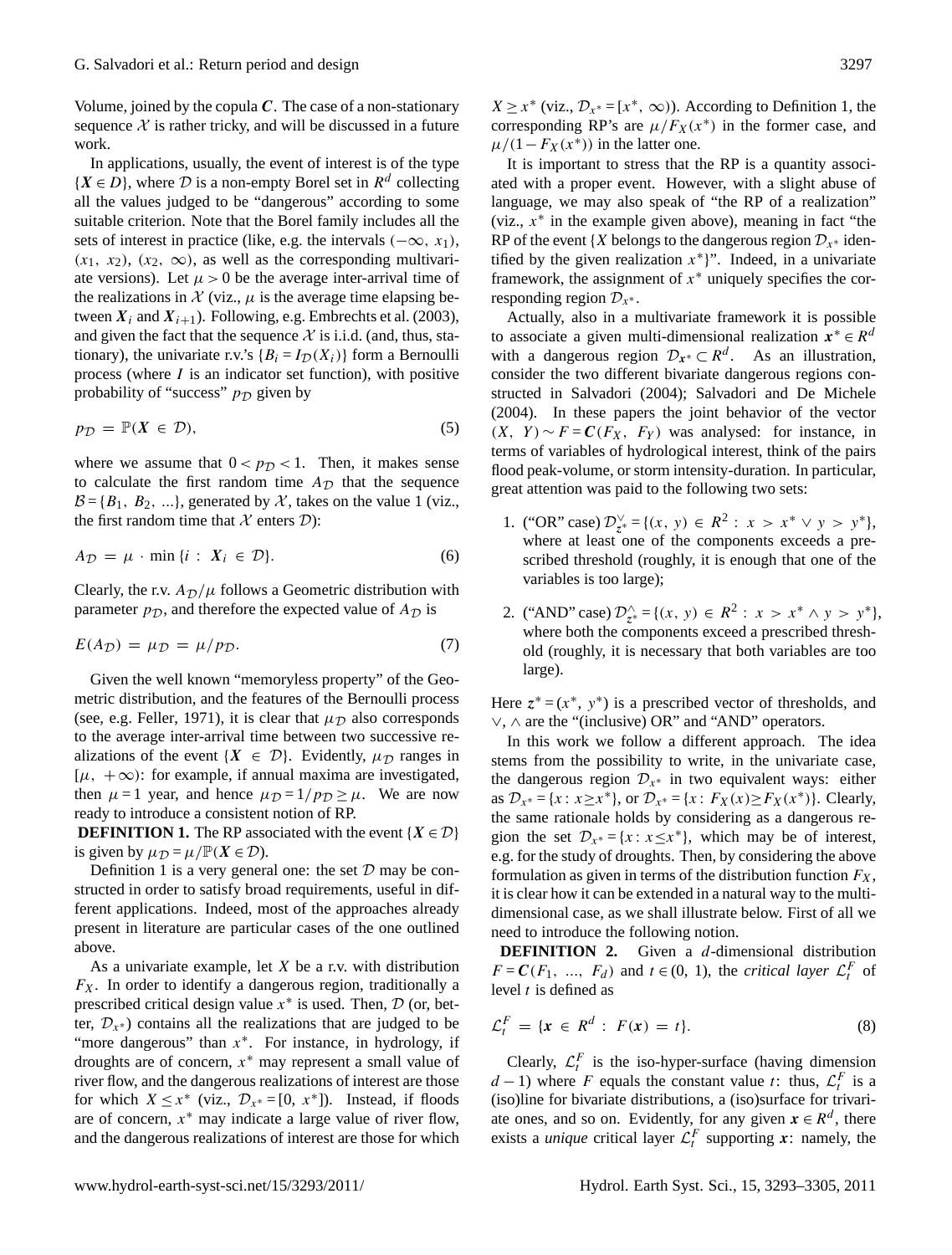one identified by the level  $t = F(x)$ . Note that, thanks to Eq. [\(2\)](#page-0-2), there exists a one-to-one correspondence between the two iso-hyper-surfaces  $\mathcal{L}_t^C = \{ u \in I^d : C(u) = t \}$  (pertaining to C in  $I^d$ ) and  $\mathcal{L}_{\tau}^F$  (pertaining to F in  $R^d$ ).

The critical layer  $\mathcal{L}_t^F$  partitions  $\mathbb{R}^d$  into three nonoverlapping and exhaustive regions:

- 1.  $\mathcal{R}_t^{\lt} = \{ \mathbf{x} \in \mathbb{R}^d : F(\mathbf{x}) < t \};$
- 2.  $\mathcal{L}_t^F$ , the critical layer itself;
- 3.  $\mathcal{R}_t^> = \{ \mathbf{x} \in \mathbb{R}^d : F(\mathbf{x}) > t \}.$

Practically, at any occurrence of the phenomenon, only three mutually exclusive things may happen: either a realization of X lies in  $\mathcal{R}_t^<$ , or over  $\mathcal{L}_t^F$ , or it lies in  $\mathcal{R}_t^>$ . Note that all these three regions are Borel sets.

Thanks to the above discussion, it is now clear that the following (multivariate) notion of RP is meaningful, and coincide with the one used in the univariate framework.

**DEFINITION 3.** Let X be a multivariate r.v. with distribution  $F = C(F_1, ..., F_d)$ . Also, let  $\mathcal{L}_t^F$  be the critical layer supporting a realization x of X (i.e.  $t = F(x)$ ). Then, the RP associated with  $x$  is defined as

1. for the region  $\mathcal{R}_t^>$ 

$$
T_x^> = \mu/\mathbb{P}\big(X \in \mathcal{R}_t^{\geq 0}\big),\tag{9}
$$

2. for the region  $\mathcal{R}_t^{\lt}$ 

$$
T_x^< = \mu/\mathbb{P}\big(X \in \mathcal{R}_t^<\big). \tag{10}
$$

In the sequel we shall concentrate only upon  $\mathcal{R}_t^>$ : the corresponding formulas for  $\mathcal{R}_t^{\le}$  could easily be derived. Note that  $\mathcal{R}_t^>$  may be of interest, e.g. when floods are investigated, while  $\mathcal{R}_t^{\leq}$  may be appropriate if droughts are of concern.

Now, in view of the results outlined in [Nelsen et al.](#page-12-25) [\(2001,](#page-12-25) [2003\)](#page-12-26), it is immediate to show that

$$
T_x^> = \frac{\mu}{\nu_F(\{x \in R^d : F(x) > t\})}
$$
  
= 
$$
\frac{\mu}{1 - \nu_F(\{x \in R^d : F(x) \le t\})}
$$
  
= 
$$
\frac{\mu}{1 - K_C(t)},
$$
 (11)

where  $v_F$  is the probability measure induced by F over  $R^d$ , and  $K_C$  is the Kendall's distribution function associated with C (see Eq. [3](#page-1-0) and the ensuing discussion). Clearly,  $T_x^>$  is a function of the critical level  $t$  identified by the relation  $t = F(x)$ . It is then convenient to denote the above RP via a special notation as follows.

**DEFINITION 4.** The quantity  $\kappa_x = T_x^>$  is called the *Kendall's RP* of the realization x belonging to  $\mathcal{L}_t^F$  (hereinafter, *KRP*).



<span id="page-5-1"></span>**Fig. 3.** Graphical illustration of the dangerous region  $\mathcal{D}_{z^*}^{\wedge}$  (*shaded*) in the "AND" case – see text.

An advantage of the approach outlined in this work is that realizations lying over the same critical layer do always generate the same dangerous region. Evidently, this is not the case considering the "OR–AND" approach discussed above.

Furthermore, in the "AND" case, it may happen that realizations not lying in the dangerous region  $\mathcal{D}_{z^*}$  of interest have a RP larger than the one of  $z^*$ . More specifically, as graphi-cally illustrated in Fig. [3,](#page-5-1) for a given realization  $z^*$  lying on the isoline of level  $t \in (0, 1)$  (where  $F \equiv t$ ), the dangerous region  $\mathcal{D}_{z^*}^{\wedge}$  is given by the shaded area. However, given another realization  $w^*$ , lying on the isoline of level  $s > t$ , the corresponding RP may be larger than the one of  $z^*$ , but  $w^*$ does not belong to  $\mathcal{D}_{z^*}^{\wedge}$ . A similar rationale also holds for the "OR" case. Instead, in the approach outlined in this work, all the realizations y having a KRP  $\kappa_y < \kappa_x$  must lie in  $\mathcal{R}_t^<$ , whereas all those y having a KRP  $\kappa_y > \kappa_x$  must lie in  $\mathcal{R}_t^>$ – clearly, all the realizations lying over  $\mathcal{L}_t^F$  share the same KRP $\kappa_r$ .

<span id="page-5-2"></span>For the sake of convenience, we report below the algorithm explained in [Salvadori and De Michele](#page-12-23) [\(2010\)](#page-12-23) for the calculation of  $K_C$  (see also [Genest and Rivest,](#page-11-7) [1993;](#page-11-7) [Barbe](#page-11-19) [et al.,](#page-11-19) [1996\)](#page-11-19), which yields a consistent Maximum-Likelihood estimator of  $K_C$ . Here we assume that the copula model is well specified, i.e. it is available in a parametric form.

# <span id="page-5-0"></span>**ALGORITHM 1. Calculation of the Kendall's measure function**  $K_C$ .

- 1. Simulate a sample  $u_1$ , ...,  $u_m$  from the  $d$ -copula  $C$ .
- 2. For  $i = 1$ , ..., m calculate  $v_i = C(u_i)$ .
- 3. For  $t \in I$  calculate  $\widehat{K}_C(t) = \frac{1}{m} \sum_{i=1}^m 1(v_i \leq t).$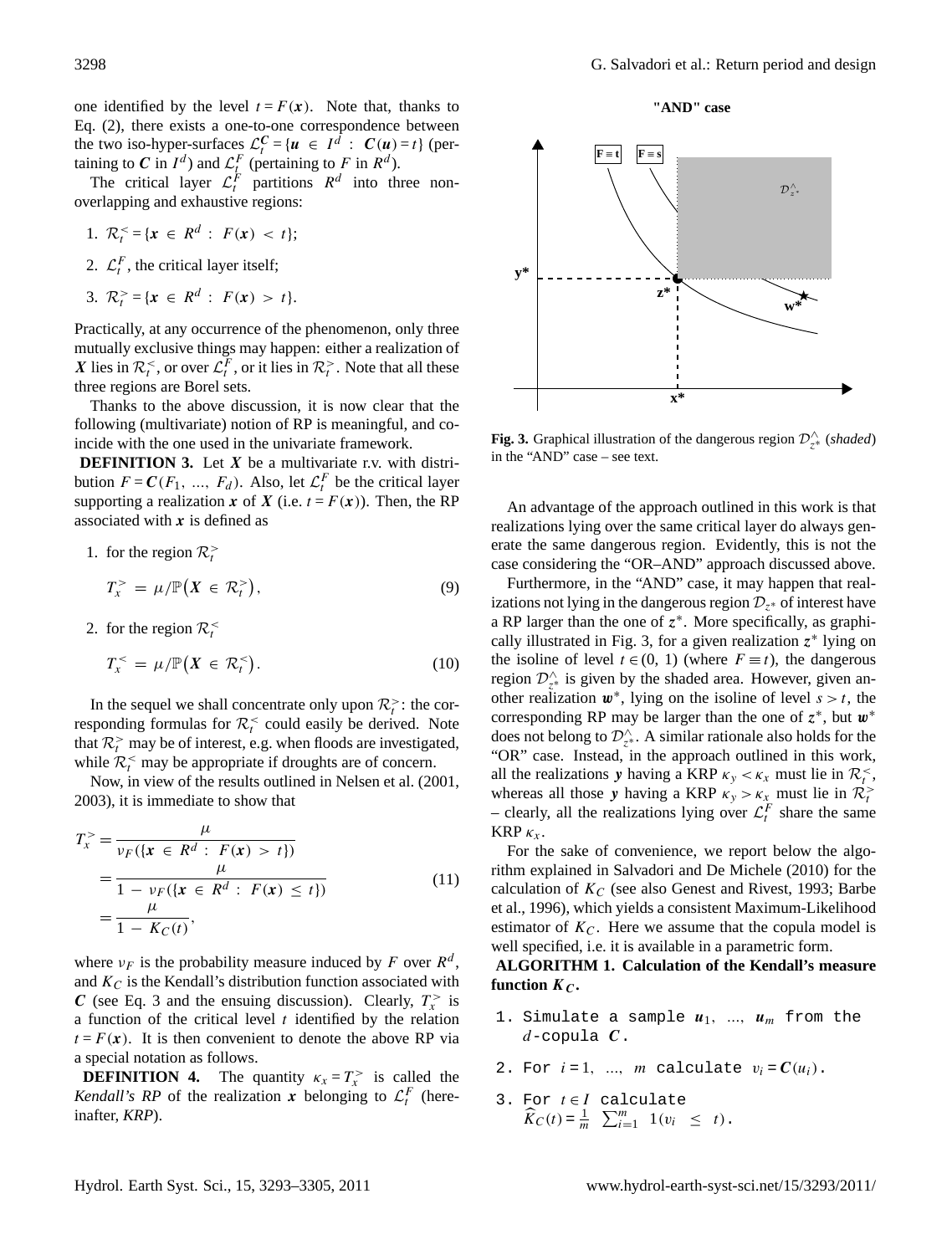As an illustration, in Fig. [4a](#page-6-1) we plot an estimate of the function  $K_C$  associated with the copula  $C_{QVL}$ : here Algo-rithm [1](#page-5-0) is used, running a simulation of size  $m = 5 \times 10^7$ . Also shown is the empirical estimate of  $K_C$  calculated by using the available observations: the horizontal patterns are simply due to the small sample size.

## <span id="page-6-0"></span>**4 Quantiles associated with the KRP**

Traditionally, in the univariate framework, once a RP (say,  $T$ ) is fixed (e.g. by design or regulation constraints), the corresponding critical probability level  $p$  is calculated as  $1 - p = \mathbb{P}(X > x_p) = \mu/T$ , and by inverting  $F_X$  it is then immediate to obtain the quantile  $x_p = F_X^{(-1)}$  $X^{(-1)}(p)$ , which is usually unique. Then,  $x_p$  is used in practice for design purposes and rational decision making. As shown below, the same approach can also be adopted in a multivariate environment (to be compared with [Belzunce et al.,](#page-11-2) [2007\)](#page-11-2).

<span id="page-6-2"></span>**DEFINITION 5.** Given a d-dimensional distribution  $F =$  $C(F_1, ..., F_d)$  with d-copula C, and a probability level  $p \in I$ , the *Kendall's quantile*  $q_p \in I$  of order p is defined as

$$
q_p = \inf\{t \in I : K_C(t) = p\} = K_C^{(-1)}(p), \tag{12}
$$

where  $K_C^{(-1)}$  $C^{(-1)}$  is the inverse of  $K_C$ .

Definition [5](#page-6-2) provides a close analogy with the definition of univariate quantile: indeed, recall that  $K_C$  is a univariate distribution function (see Eq. [3\)](#page-1-0), and hence  $q_p$  is simply the quantile of order p of  $K_C$ . Thanks to Eq. [\(2\)](#page-0-2), it is clear that the critical layer  $\mathcal{L}_{q_p}^F$  is the iso-hyper-surface in  $R^d$  where F takes on the value  $q_p$ , while  $\mathcal{L}_{q_p}^C$  is the corresponding one in  $I^d$  where the related copula C equals  $q_p$ .

Now, let  $\mathcal{L}_{q_p}^F$  be fixed. Then, according to Eq. [\(3\)](#page-1-0),  $p = K_C(q_p) = \mathbb{P}(\mathcal{C}(F_1(X_1), ..., F_d(X_d)) \leq q_p)$ . Therefore, p is the probability measure induced by C on the region  $\mathcal{R}^+_{q_p}$ , while  $(1 - p)$  is the one of  $\mathcal{R}^>_{q_p}$ . From a practical point of view this means that, in a large simulation of  $n$  independent d-dimensional vectors extracted from F, *np* realizations are expected to lie in  $\mathcal{R}_{q_p}^<$ , and the others in  $\mathcal{R}_{q_p}^>$ .

**REMARK 1.** It is worth stressing that a common error is to confuse the value of the copula  $C$  with the probability induced by C on  $I^d$  (and, hence, on  $R^d$ ): on the critical layer  $\mathcal{L}_{q_p}^C$  it is  $C = q_p$ , but the corresponding region  $\mathcal{R}_{q_p}^{\lt}$ has probability  $p = K_C(q_p) \neq q_p$ , since  $K_C$  is usually nonlinear (the same rationale holds for the region  $\mathcal{R}^+_{q_p}$ ). In other words, while in the univariate case the value  $p = \tilde{F}_X(x_p)$  corresponds to the probability induced on the region  $\mathcal{R}_p^{\leq}$ , where  $x_p$  is the quantile of X of order p, this is not so in the multivariate case.

Since  $K_C$  is a probability distribution, and  $q_p$  is the corresponding quantile of order  $p$ , we could use a standard bootstrap technique (see, e.g. [Davison and Hinkley,](#page-11-20) [1997\)](#page-11-20) to estimate  $q_p$  if it cannot be calculated analytically. The idea is simple, and stems directly from the very definition of  $q_p$ :



<span id="page-6-4"></span><span id="page-6-1"></span>Fig. 4. (a) Simulation-based estimate of the function  $K_C$  (*continuous* line) associated with the copula  $\mathcal{C}QVL$ ; also shown is its empirical estimate (*markers*) calculated by using the available observations – see text. **(b)** Plot of the (millenary KRP) quantile t <sup>∗</sup> ≈ 0.946537 (*thick-dashed* line) associated with the critical probability level  $p = 0.999$ ; also shown *(thin-dashed line)* is the estimate of the value  $K_C \approx 0.999998$  associated with the critical level  $t_{1D}^*$  ≈ 0.997754 – see text.

viz., to look for the value  $q_p$  of C such that, in a simulation of size *n*, *np* realizations show a copula value less than  $q_p$ . Then, by performing a large number of independent simulations of size *n*, the sample average of the estimated  $q_p$ 's is expected to converge to the true value of  $q_p$ . A possible algorithm is given below, most suitable for vectorial software. Here we assume that the copula model is well specified, i.e. it is available in a parametric form.

<span id="page-6-3"></span>**ALGORITHM 2. Calculation of**  $q_p$ **. First of all, choose a** sample size  $n$ , a critical probability level  $p$ , the total number of simulations N, and fix the critical index  $k = \lfloor np \rfloor$ .

for  $i = 1:N$ 

end

 $S = \sin(C; n)$ ; % simulate *n d*-vectors from copula  $C$ 

 $C = C(S)$ ; % calculate C for simulated vectors

 $C$  = sort ( $C$ ); % sort-ascending

simulated  $C$  values

 $E(i) = C(k)$ ; % store new estimate of  $q_p$ into vector  $E$ 

 $q = \text{Mean}(E)$ ; % calculate the estimate of  $q_p$ 

Then, once the loop is completed,  $q$  provides an estimate of  $q_p$ . Practically, Algorithm [2](#page-6-3) does the "inverse" task of Algorithm [1.](#page-5-0) The bootstrap method may also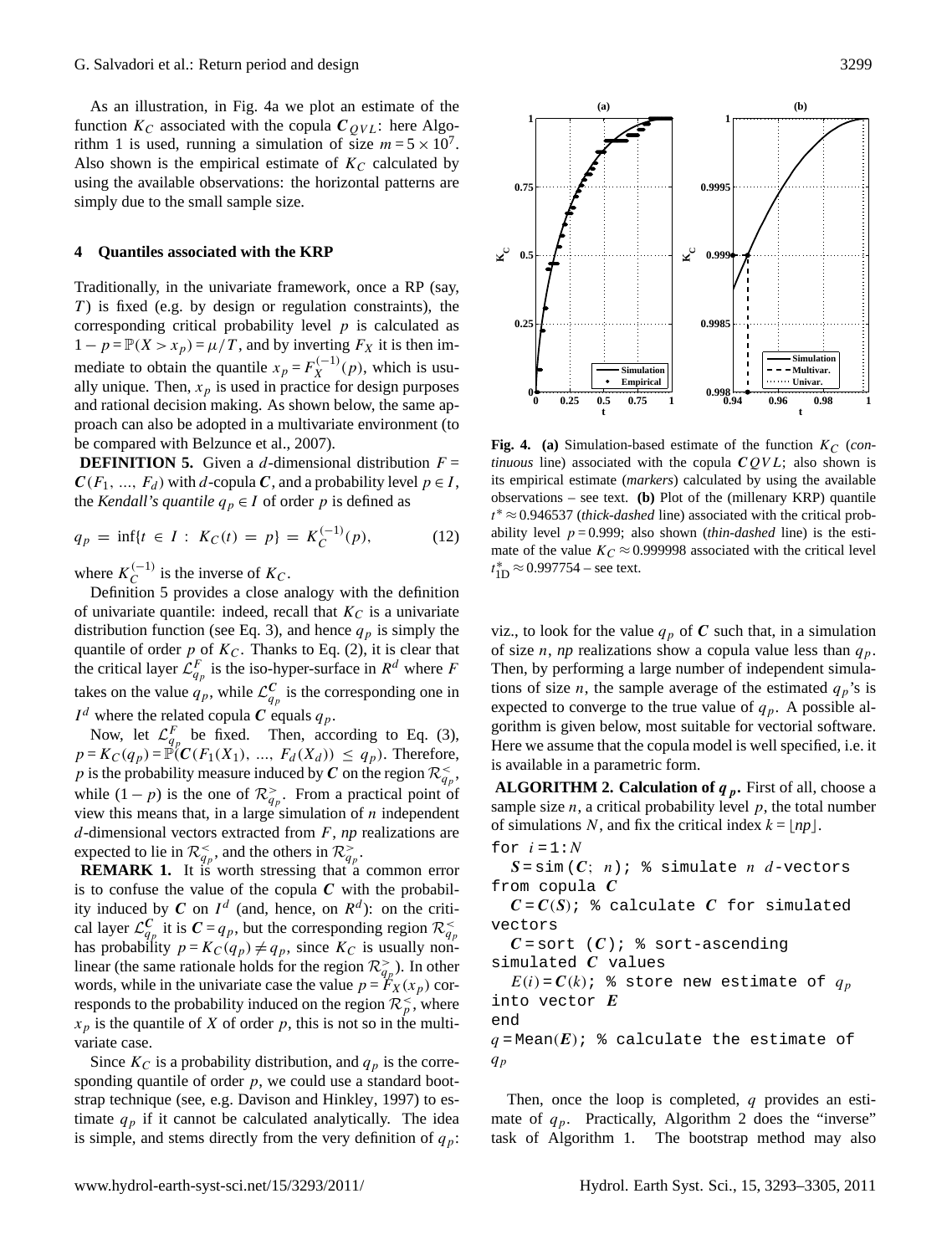yield an approximate confidence interval for  $q_p$  (see [DiCi](#page-11-21)[ccio and Efron,](#page-11-21) [1996](#page-11-21) for more refined solutions): for instance, at a 10% level, the random interval  $(q_{0.05}, q_{0.95})$ can be used, where  $q_{0.05}$  and  $q_{0.95}$  are, respectively, the quantiles of order 5 % and 95 % extracted from the vector E. Using Algorithm [2](#page-6-3) (and setting  $n = 10^4$ ,  $p = 0.999$ , and  $N = 10<sup>7</sup>$ , for a total of  $10<sup>11</sup>$  simulated triplets), we estimated  $q_{0.999} \approx 0.946537$  for the copula  $C_{OVL}$  of interest here, and a 10 % confidence interval (0.946110, 0.946973), a process that took about 48 h of CPU time on a iMac equipped with a 3.06 GHz Intel Core 2 Duo processor and 8 GB RAM. As an illustration, in Fig. [4b](#page-6-1) we show an estimate of the function  $K_C$ , associated with the copula  $C_{QVL}$ , at  $t^* \approx 0.946537$ (corresponding to a millenary KRP): as expected, the value  $K_C(t^*)$  is almost exactly equal to 99.9%.

As a further illustration, in Fig. [5](#page-7-1) we plot the critical isosurface  $\mathcal{L}_{t^*}^C$  of the trivariate copula  $\mathbf{C}_{QVL}$  for the critical level  $t^*$  ≈ 0.946537, corresponding to a regulation return period of 1000 years (viz., all the realizations on  $\mathcal{L}_{t^*}^C$  have a KRP equal to 1000 years). Then,  $C_{QVL} = t^*$  for all points belonging to  $\mathcal{L}_{t^*}^C$ . Instead,  $C_{QVL} \le t^*$  (and  $\kappa_x < 1000$  years) in the region  $\mathcal{R}_{t^*}^{\lt}$  "below"  $\mathcal{L}_{t^*}^{\mathcal{C}}$ , the one containing the origin  $\mathbf{0} = (0, 0, 0)$ , whereas  $\mathbf{C}_{QVL} > t^*$  (and  $\kappa_x > 1000$  years) in the region  $\mathcal{R}_{t^*}^>$  "above"  $\mathcal{L}_{t^*}^C$ , the one containing the upper corner  $\mathbf{1} = (1, 1, 1)$ . On average, only 0.1 % of the realizations extracted from a simulation of  $C_{QVL}$  are expected to lie in  $\mathcal{R}_{t^*}^>$ . However, the level of the critical layer is  $t^* = q_{0.999} \approx 0.946537 < p = 0.999$ , as indicated by the diamonds markers in the plot.

As a further example, consider that the region  $\mathcal{R}_{0.999}^>$  identified by the critical layer  $\mathcal{L}_{0.999}^F$  (where the multivariate distribution  $F$ , or, equivalently, the copula  $C$ , takes on the value 0.999) has an estimated probability smaller than  $10^{-6}$ , and a corresponding KRP of about  $3 \times 10^6$  years: practically, only one realization of  $C_{QVL}$  out of  $3 \times 10^6$  simulations is expected to lie in  $\mathcal{R}_{0.999}^>$  (instead of 1 out of 1000). Evidently, if F (or C) were substituted for  $K_C$  in Eq. [\(11\)](#page-5-2) during the design phase, then the structure to be constructed would result over-sized (being expected to withstand stunning extreme events).

#### <span id="page-7-0"></span>**5 Design in a multivariate framework**

The situation outlined in the previous section is generally similar to the one found in the study of univariate phenomena, where a single r.v. X with distribution  $F_X$  is used to model the stochastic dynamics. However, as already mentioned, the multivariate case generally fails to provide a natural solution to the problem of identifying a unique design realization. In fact, even if also the layer  $\mathcal{L}_t^F$  acts as a (multidimensional) critical threshold, there is no natural criterion to select which realization lying on  $\mathcal{L}_t^F$  (among the  $\infty^{d-1}$  possibilities) should be used for design purposes. In other words, in a multivariate environment, the sole tool provided by the



<span id="page-7-1"></span>**Fig. 5.** Critical iso-surface  $\mathcal{L}_{t^*}^C$  of the copula  $C_{QVL}$  corresponding to the (millenary KRP) critical level  $t^* \approx 0.946537$ , indicated by the *diamond* markers on the axes. The *circle* and the *square* markers indicate, respectively, the Component-Wise and the Most-Likely design realizations – see text.

RP may not be sufficient to identify a design realization, and additional considerations may be required in order to pick out a "characteristic" realization over the critical layer of interest. In the following, we outline possible ways to carry out such a selection. Clearly, several approaches can be proposed, each one possibly yielding a different solution: below, we show two possible elementary strategies to deal with the problem.

The basic idea is simply to introduce a suitable function (say,  $w$ ) that "weighs" the realizations lying on the critical layer of interest. Following this approach, the practitioner can then freely choose the criterion (i.e. the function  $w$ ) that best fits the practical needs. Clearly, without loss of generality, w can be assumed to be non-negative. In turn, a "design realization" can be defined as follows.

<span id="page-7-2"></span>**DEFINITION 6.** Let  $w: \mathcal{L}_t^F \to [0, \infty)$  be a weight function. The design realization  $\delta_w \in \mathcal{L}_t^F$  is defined as

<span id="page-7-3"></span>
$$
\delta_w(t) = \underset{\mathbf{x} \in \mathcal{L}_t^F}{\text{argmax}} \quad w(\mathbf{x}), \tag{13}
$$

provided that the argmax exists and is finite.

Definition [6](#page-7-2) deserves some comments.

- **–** In general, the unicity of the maximum may not be guaranteed. When this happens, a recourse to physical/phenomenological considerations, or to additional procedures (like, e.g. Maximum Information/Entropy schemes; [Jaynes,](#page-12-27) [2003\)](#page-12-27), may help solving the problem.
- **–** Different copulas may share the same Kendall's measure  $K_C$ , and hence the same KRP (e.g. all the bivariate Extreme Value copulas with the same Kendall's  $\tau$ ;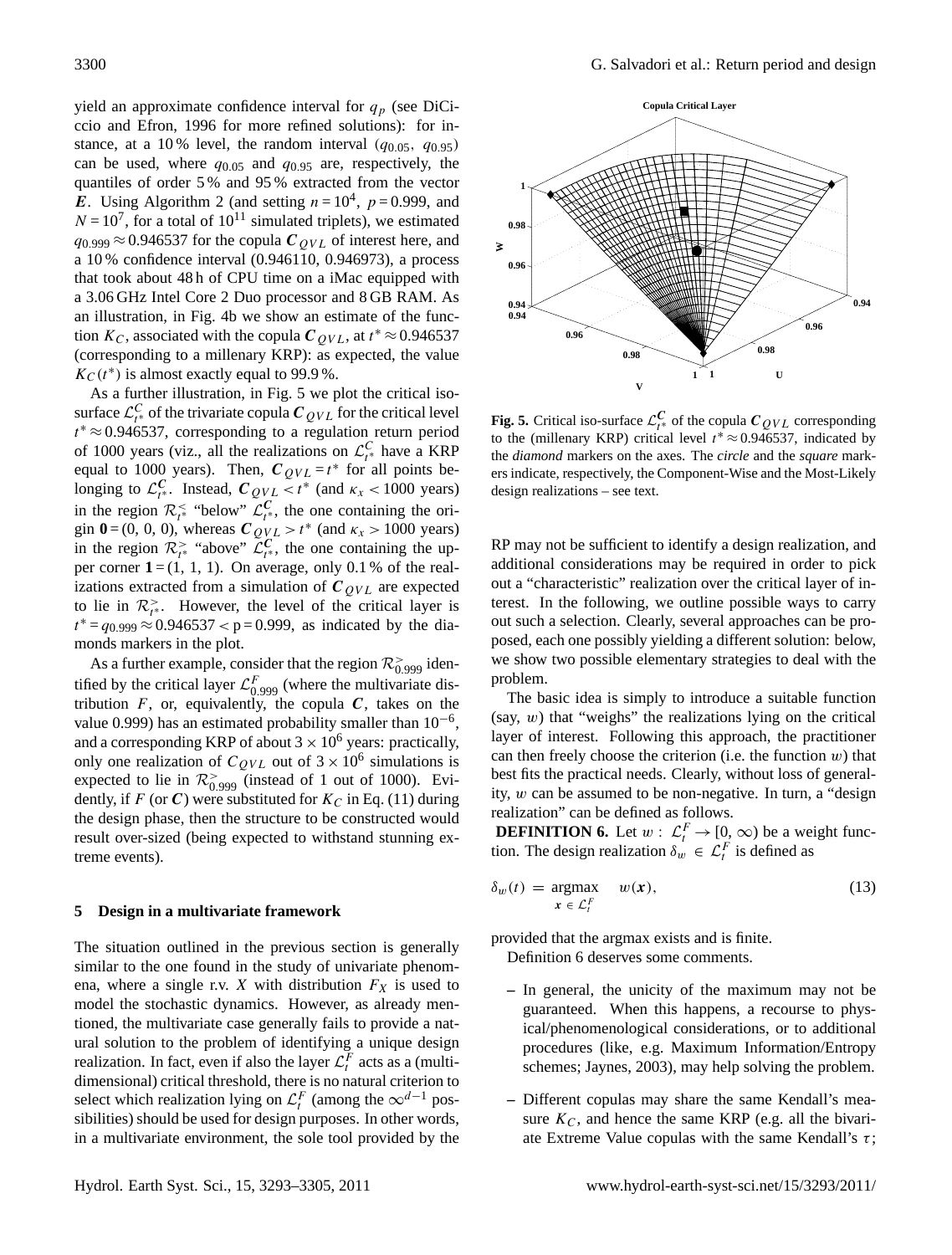[Ghoudi et al.,](#page-12-9) [1998\)](#page-12-9). However, in general, the critical layers of such copulas will have a different geometry, and, in turn, will provide different design realizations.

- **–** The search of the point of maximum in Eq. [\(13\)](#page-7-3) can be subjected to additional constraints, in order to take into account the possible sensitivity of the structure under design to the behavior of specific marginals (see also the discussion in Remark [2\)](#page-8-0): for instance, a Bayesian approach might be advisable.
- **–** Sometimes it could be more appropriate to select a set of possible design realizations (i.e. an ensemble, rather than a single one) that should be used, together with experts' opinions, in order to better evaluate the features of the phenomenon affecting the structure under design. This procedure can be carried out by using a suitable step function in Eq. [\(13\)](#page-7-3).

In passing, we note that, in the present case study, the distribution  $F_{QVL}$  and the copula  $C_{QVL}$  are trivariate, and hence the corresponding critical layers are simply twodimensional surfaces in  $R^3$  and  $I^3$ , respectively. Figure [5](#page-7-1) shows the critical layer of level  $t^*$  pertaining to  $C_{QVL}$ , and the corresponding one pertaining to  $F_{QVL}$  can be drawn by exploiting Eq. [\(2\)](#page-0-2). Now, for the sake of graphical illustration, it is possible to parametrize  $\mathcal{L}_{t^*}^F$  in polar coordinates (say,  $(\alpha, r)$ ) via a one-to-one transformation, and thus re-map and plot any function w defined over  $\mathcal{L}_{t^*}^F$  onto the rectangle  $(0, \pi/4) \times (0, \tilde{r})$ , for a suitable maximum ray  $\tilde{r}$ . In turn, it is rather easy to have a peek of the behavior of any weight function w over  $\mathcal{L}_{t^*}^F$ .

<span id="page-8-0"></span>**REMARK 2.** A delicate problem may arise when adopting the approach outlined above: to make the point clear, consider the following example. Suppose that we use the duration of a storm and the storm intensity as the two variables of interest. In a fast responding system (e.g. a sewer structure), a storm having short duration but high intensity may cause a failure, whereas the same storm may not cause any problem at a catchment level. In the catchment, however, a storm with long duration and intermediate to low intensity may cause a flood event, whereas the same storm does not cause any problem to the sewer system. Now, as a matter of principle, the design realization  $\delta_w$  for the given return period (i.e. the "typical" critical storm calculated according to the strategy illustrated here) may not cause any problem in both systems, and therefore these would be wrongly designed. Practically, the sewer systems should be designed using critical design storms of short durations and high intensities, whereas a structure in the main river of the watershed should be designed using storms of long durations and low intensities. However, the problem is more apparent than real. In fact, there are neither theoretical nor practical limitations to restrict the search for the maxima in Eq. [\(13\)](#page-7-3) over a suitable sub-region of  $\mathcal{L}_{t^*}^F$ : remember that all the realizations on the critical layer share the same prescribed KRP. Thus,

when a sewer system is of concern, only storms having short durations and high intensities could be considered, whereas a critical design storm for a structure in the main river could be spotted by restricting the attention to storms of long durations and low intensities. Roughly speaking, in the approach outlined here, the calculation of the critical design realization can be made dependent on both the environment in which a structure should be designed, as well as on the stochastic dynamics of the phenomenon under investigation.

Overall, the procedure to identify the design realization could be described as follows. Let  $X$  be a random vector with distribution  $F = C(F_1, ..., F_d)$ .

- 1. Fix a RP  $T$ .
- 2. Calculate the corresponding probability level  $p = 1 - \mu/T$ .
- 3. Compute the Kendall's quantile  $q_p$  as in Eq. [\(12\)](#page-6-4), either analytically or by using Algorithm [2.](#page-6-3)
- 4. Fix a suitable weight function  $w$ .
- 5. Calculate the point of maximum  $\delta_w$  of w on the critical layer  $\mathcal{L}_{q_p}^F$ .

The resulting  $\delta_w$  represents a "typical" realization in  $R^d$  with a given RP. Roughly speaking, it denotes the design realization obtained by considering the very stochastic dynamics of the phenomenon. Note that, in general,  $\delta_w$  (or, better, the corresponding critical layer) should be considered together with other information (e.g. the physical features of the structure) in order to be correctly used in practice. For the sake of illustration, below we introduce two weight functions.

### **5.1 Component-wise excess design realization**

A realization lying on the critical layer  $\mathcal{L}_t^F$  may be of major interest when all of its marginal components are exceeded with the largest probability. In simple words, we suggest to look for the point(s)  $\mathbf{x} = (x_1, ..., x_d) \in \mathcal{L}_t^F$  such that it is maximum the probability that a dangerous realization  $y = (y_1, ..., y_d)$  satisfies all the following component-wise inequalities:

<span id="page-8-1"></span>
$$
y_1 \ge x_1, \, ..., \, y_d \ge x_d,\tag{14}
$$

or  $y > x$  using a simplified notation. The next definition is immediate.

**DEFINITION 7.** The Component-Wise Excess weight function  $w_{\text{CE}}$  is defined as

$$
w_{\text{CE}}(\mathbf{x}) = \mathbb{P}(X \in [\mathbf{x}, \infty)), \tag{15}
$$

where X has distribution  $F = C(F_1, ..., F_d)$ , and  $[x, \infty)$ is the hyper-rectangle in  $R<sup>d</sup>$  whose points satisfy all the inequalities stated in Eq. [\(14\)](#page-8-1).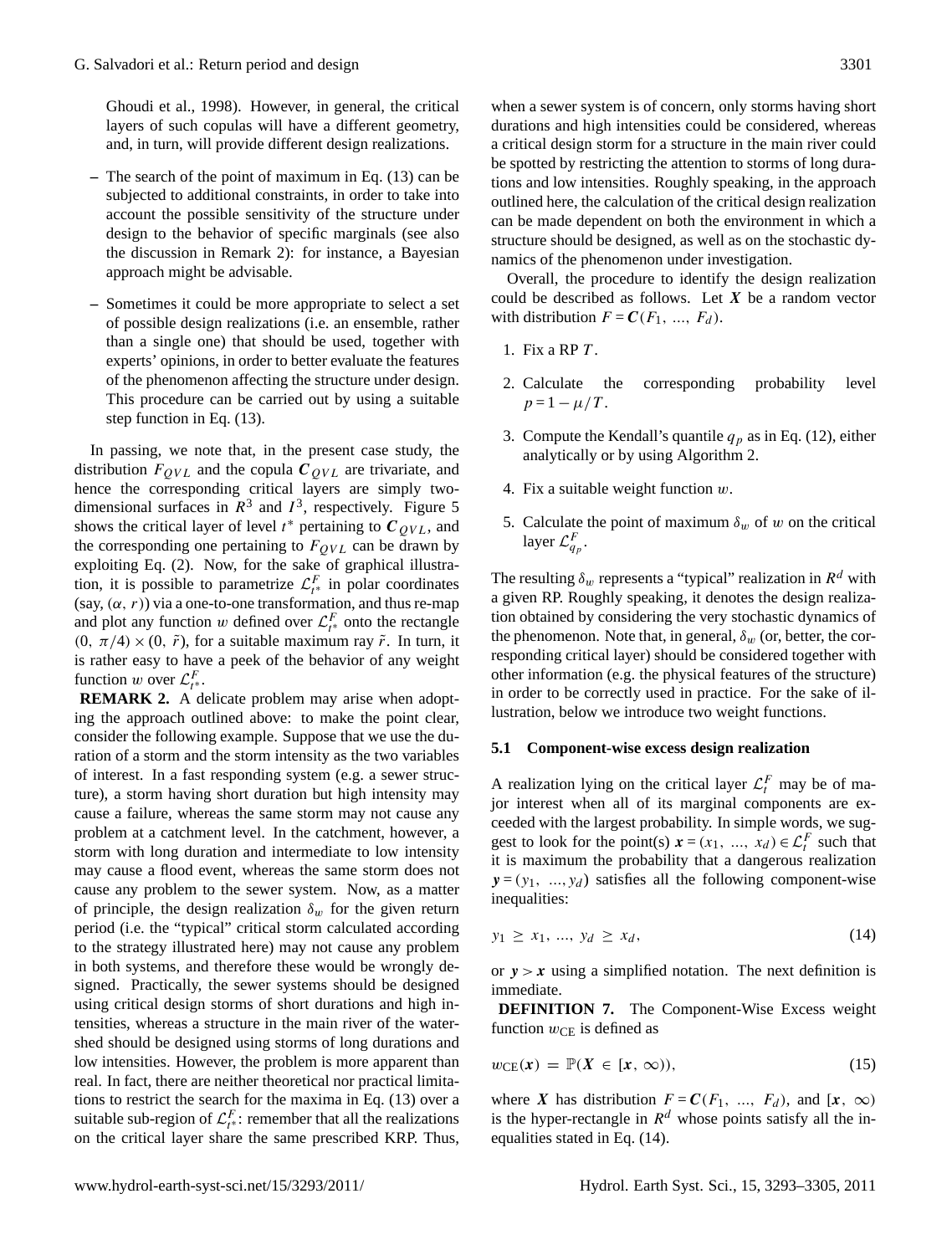<span id="page-9-1"></span>**Table 2.** Estimates of the critical design realizations, for a millenary return period, according to different strategies – see text. Also shown are the estimates of the univariate quantiles of order  $p = 0.999$  of the variables of interest. The right-most column shows the Maximum Water Level of the dam associated with the flood event  $(Q, V, L)$  reported on the corresponding row.

| Strategy          | Q.<br>$(m^3 s^{-1})$ | $(10^6 \,\mathrm{m}^3)$ (m a.s.l.) |        | M. W. L.<br>(m a.s.l.) |
|-------------------|----------------------|------------------------------------|--------|------------------------|
| C.-E.             | 352.76               | 25.21                              | 781.25 | 782.08                 |
| $M.-L.$           | 316.23               | 19.64                              | 781.29 | 781.98                 |
| $F^{(-1)}(0.999)$ | 1208.9               | 172.58                             | 781.44 | 784.80                 |

Then, by restricting our attention to the critical layer  $\mathcal{L}_t^F$ , the following definition is immediate.

**DEFINITION 8.** The Component-wise Excess design realization  $\delta_{\text{CE}}$  of level t is defined as

$$
\delta_{\text{CE}}(t) = \underset{\mathbf{x} \in \mathcal{L}_t^F}{\text{argmax}} \quad w_{\text{CE}}(\mathbf{x}), \tag{16}
$$

where  $t \in (0, 1)$ .

**REMARK 3.** Via the Probability Integral Transform and Sklar's Theorem, it is easy to show that

$$
w_{\mathrm{CE}}(\mathbf{x}) = \mathbb{P}(U \in [\mathbf{u}(x), 1]), \tag{17}
$$

where  $U$  has the same copula  $C$  as of  $X$  and Uniform marginals,  $u(x) = (F_1(x_1), \ldots, F_d(x_d))$ , and  $[u, 1]$  is the hyper-rectangle in  $I^d$  with lower corner  $u$  and upper corner  $1$ . Thus, the probabilities of interest can be directly computed in the unit hyper-cube (see, e.g. [Joe,](#page-12-4) [1997\)](#page-12-4) by working directly on the critical layer  $\mathcal{L}_t^C$  (instead of  $\mathcal{L}_t^F$ ), a solution numerically more convenient. Note that, for large d-dimensional problems, the CPU time involved may become prohibitive, though clever solutions have been proposed for large  $d$ 's (see, e.g. [Cherubini and Romagnoli,](#page-11-22) [2009\)](#page-11-22). In some cases,  $\delta_{\text{CE}}$ can be calculated analytically; otherwise, it can be empirically estimated (e.g. by calculating it over suitable points of  $\mathcal{L}_{t}^{\mathbf{C}}$  or  $\mathcal{L}_{t}^{\mathbf{F}}$ ).

In Fig. [6](#page-9-0) we show the behavior of  $w_{\text{CE}}$  over  $\mathcal{L}_{t^*}^F$ , as well as the Component-wise Excess design realization  $\delta_{CE}(t^*)$  calculated for the case study investigated here (see also Fig. [5\)](#page-7-1). This point has the largest probability to be component-wise exceeded by an extreme realization with KRP larger than 1000 years, and therefore it should be regarded as a sort of (statistical) "safety lower-bound": viz., the structure under design should, at least, withstand realizations having (multivariate) size  $\delta_{CE}(t^*)$ , as reported in Table [2.](#page-9-1)

As anticipated in Sect. [2,](#page-1-1) using the design realization  $\delta_{CE}(t^*)$ , we operated the reservoir routing of the corresponding flood hydrograph. Then, we checked whether or not the reservoir level exceeds the crest level of the dam



<span id="page-9-0"></span>**Fig. 6.** Polar re-mapped plot of the Component-Wise Excess weight function  $w_{\text{CE}}$  over the critical layer  $\mathcal{L}_{t^*}^F$ , corresponding to the (millenary KRP) critical level  $t^* \approx 0.946537$ . The *star* marker indicates where the maximum is attained – see text and Table [2.](#page-9-1)

(i.e. 784 m a.s.l.). The column"M. W. L." in Table [2](#page-9-1) reports the value 782.08 m a.s.l.: thus, no over-topping occurs, i.e. the dam seems to be safe against Component-Wise Excess millenary realizations.

## **5.2 Most-likely design realization**

A further approach to the definition of a characteristic design event consists in taking into account the density of the multivariate distribution describing the overall statistics of the phenomenon investigated: in fact, assuming that the density f of F is well defined over  $\mathcal{L}_t^F$ , we may think of using it as a weight function.

Clearly, the restriction  $f_t$  of f over  $\mathcal{L}_t^F$  is not a proper density, since it does not integrate to one. However, it may provide useful information, since it induces a (weak) form of likelihood over  $\mathcal{L}_{t}^{F}$ : in fact, it can be used to weigh the realizations lying on  $\mathcal{L}_t^F$ , and spot those that are (relatively) "more likely" than others. Indeed,  $f_t$  inherits all the features of interest directly from the true global density  $f$ . The next definition is immediate.

**DEFINITION 9.** The Most-Likely weight function  $w_{ML}$  is defined as

$$
w_{\text{ML}}(\mathbf{x}) = f(\mathbf{x}),\tag{18}
$$

where f is the density of  $F = C(F_1, ..., F_d)$ .

Then, by restricting our attention to the critical layer  $\mathcal{L}_t^F$ , the following definition is immediate.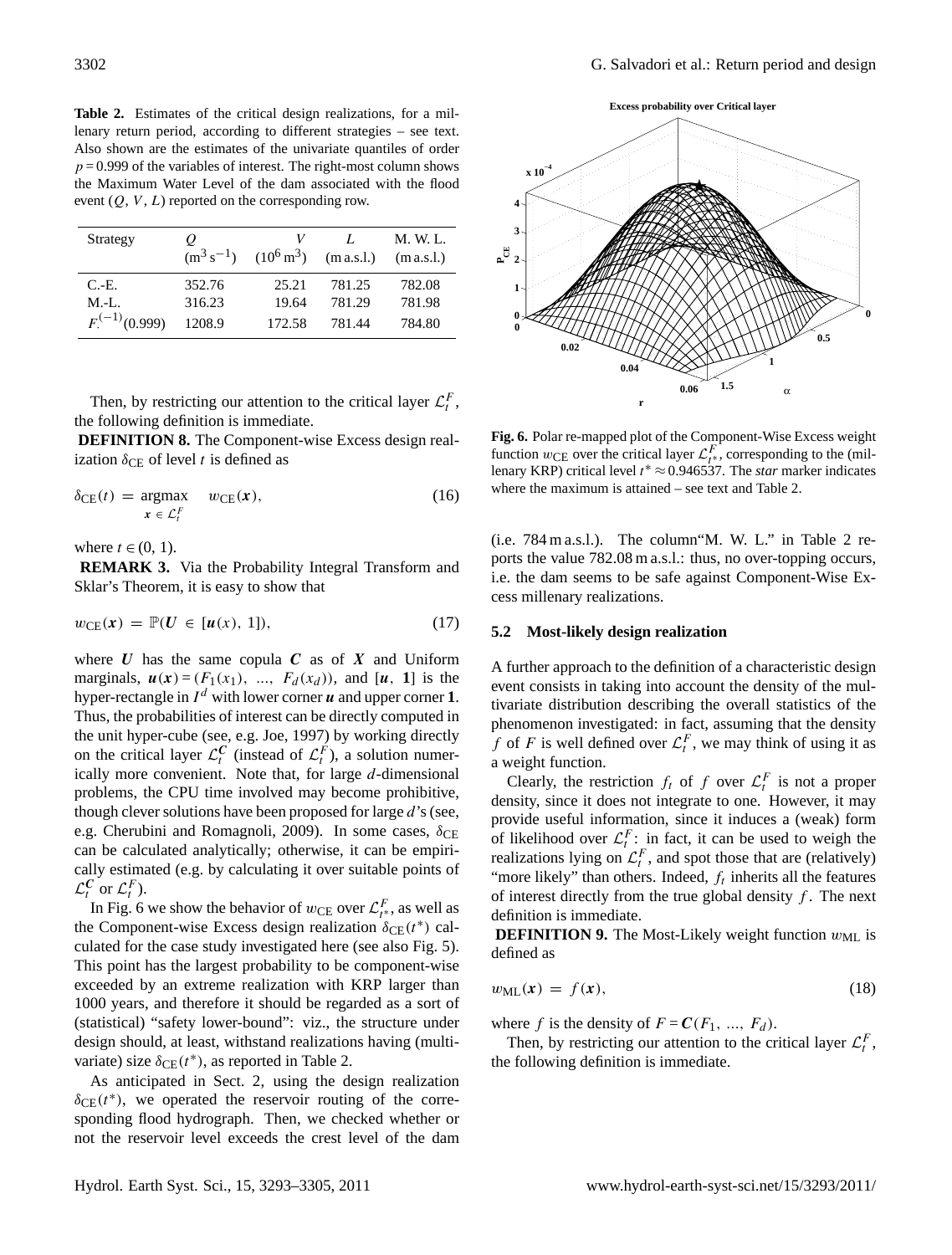**DEFINITION 10.** The Most-Likely design realization  $\delta_{ML}$ of level  $t$  is defined as

$$
\delta_{\text{ML}}(t) = \underset{\mathbf{x} \in \mathcal{L}_t^F}{\text{argmax}} \quad w_{\text{ML}}(\mathbf{x}) = \underset{\mathbf{x} \in \mathcal{L}_t^F}{\text{argmax}} \quad f(\mathbf{x}), \tag{19}
$$

where  $t \in (0, 1)$ .

**REMARK 4.** As a rough interpretation,  $\delta_{ML}$  plays the role as of a "characteristic critical realization", i.e. the one that has to be expected if a critical event with given KRP happens. In some cases,  $\delta_{ML}$  can be calculated analytically; otherwise, it can be empirically estimated (e.g. by calculating  $f$  over suitable points of  $\mathcal{L}_t^F$ ).

In general, provided that weak regularity conditions are satisfied,  $f$  can be calculated by using the marginal densities  $f_i$ 's of X, and the density  $c = \frac{\partial^d}{\partial u_1 \cdots}$  $\frac{\partial^{\alpha}}{\partial u_1 \cdots \partial u_d} C(u_1, ..., u_d)$  of the copula C:

$$
f(\mathbf{x}) = \frac{\partial^d}{\partial x_1 \cdots \partial x_d} \mathbf{C} (F_1(x_1), \dots, F_d(x_d))
$$
  
=  $c(F_1(x_1), \dots, F_d(x_d)) \cdot \prod_{i=1}^d f_i(x_i).$  (20)

Since our target is to compare the "weight" of different realizations, from a computational point of view it may be better to minimize  $-\ln(f)$  over  $\mathcal{L}_t^F$  (since the maxima are preserved).

As an illustration, in the present (absolutely continuos) case, the expression of the trivariate density  $f_{QVL}$  is given by

$$
f_{QVL}(x, y, z) = c_{QV}(F_Q(x), F_V(y)) \cdot f_Q(x) \cdot f_V(y) \cdot f_L(z), (21)
$$

where  $(x, y, z) \in \mathbb{R}^3$ , and  $c_{QV}$  is the density of the Gumbel copula modeling the pair  $(Q, V)$ . In Fig. [7](#page-10-0) we show the behavior of (the logarithm of)  $w_{ML}$  (i.e.  $f_{QVL}$ ) over  $\mathcal{L}_{t^*}^F$ , as well as the Most-Likely design realization  $\delta_{ML}(t^*)$  calculated for the case study investigated here (see also Fig. [5\)](#page-7-1). The actual values of the function  $w_{ML}$  are irrelevant: in fact, we are only interested in spotting where  $f_{OVL}$  is maximal. Therefore, the Most-Likely design realization could be regarded as the "typical" realization: viz., the structure under design should be expected to withstand events having (multivariate) size  $\delta_{ML}(t^*)$ , as reported in Table [2.](#page-9-1)

Again, as a test, using the design realization  $\delta_{ML}(t^*)$ , we operated the reservoir routing of the corresponding flood hydrograph, and checked whether or not the reservoir level exceeds the crest level of the dam. The column "M. W. L." in Table [2](#page-9-1) reports the value 781.98 m a.s.l.: thus, no overtopping occurs, i.e. the dam seems to be safe also against Most-Likely millenary realizations.

## **5.3 Additional remarks about design strategies**

An interesting test concerning the misuse of univariate approaches in a multivariate framework can be carried out



<span id="page-10-0"></span>**Fig. 7.** Polar re-mapped plot of the (log) Most-Likely weight function  $w_{ML}$  over the critical layer  $\mathcal{L}_{t^*}^F$ , corresponding to the (millenary KRP) critical level  $t^* \approx 0.946537$  (for the sake of presentation, the surface is clipped at −20). The *star* marker indicates where the maximum is attained – see text and Table [2.](#page-9-1)

as follows. In fact, as a further possible strategy, suppose that a critical design realization  $\delta_{1D} = (x_{0.999}, y_{0.999}, z_{0.999})$ is defined in terms of the millenary univariate quantiles of the three variables of interest here (see the last row of Ta-ble [2\)](#page-9-1). In turn, the layer  $\mathcal{L}_{i*}^{FQVL}$  $t_{\text{1D}}^{PQVL}$  supporting  $\delta_{1D}$  has a critical level  $t_{1D}^* \approx 0.997754$  (see Fig. [4b](#page-6-1)), corresponding to a value of  $K_C(t_{1D}^*) \approx 0.999998$ , and a KRP of about  $5 \times 10^5$ years. It is then immediate to realize that, in order to provide a true millenary multivariate design realization, it may not be enough (or necessary) to rely upon millenary univariate quantiles. Also, operating the reservoir routing using  $\delta_{1D}$ , yields a reservoir level of about 784.80 m (see Table [2\)](#page-9-1), which may cause an over-topping and a dam failure.

The example given above, as well as the illustrations presented in Sect. [5,](#page-7-0) may suggest the following empirical consideration (which, however, should be taken with care). Both the millenary multivariate design realizations  $\delta_{\text{CE}}$  and  $\delta_{\text{ML}}$ yielded a maximum water level of about 782 m a.s.l., whereas  $\delta_{1D}$  (with a KRP of the order of  $10^5$  years) generated a maximum level over-topping the dam crest by only about 80 cm. Thus, apparently, the dam is over-sized, i.e. it could withstand events with a RP much larger than 1000 years. Clearly, from the safety point of view, this is a good news. On the other hand, a smaller structure, correctly sized for withstanding true millenary multivariate events, would probably reduce the cost.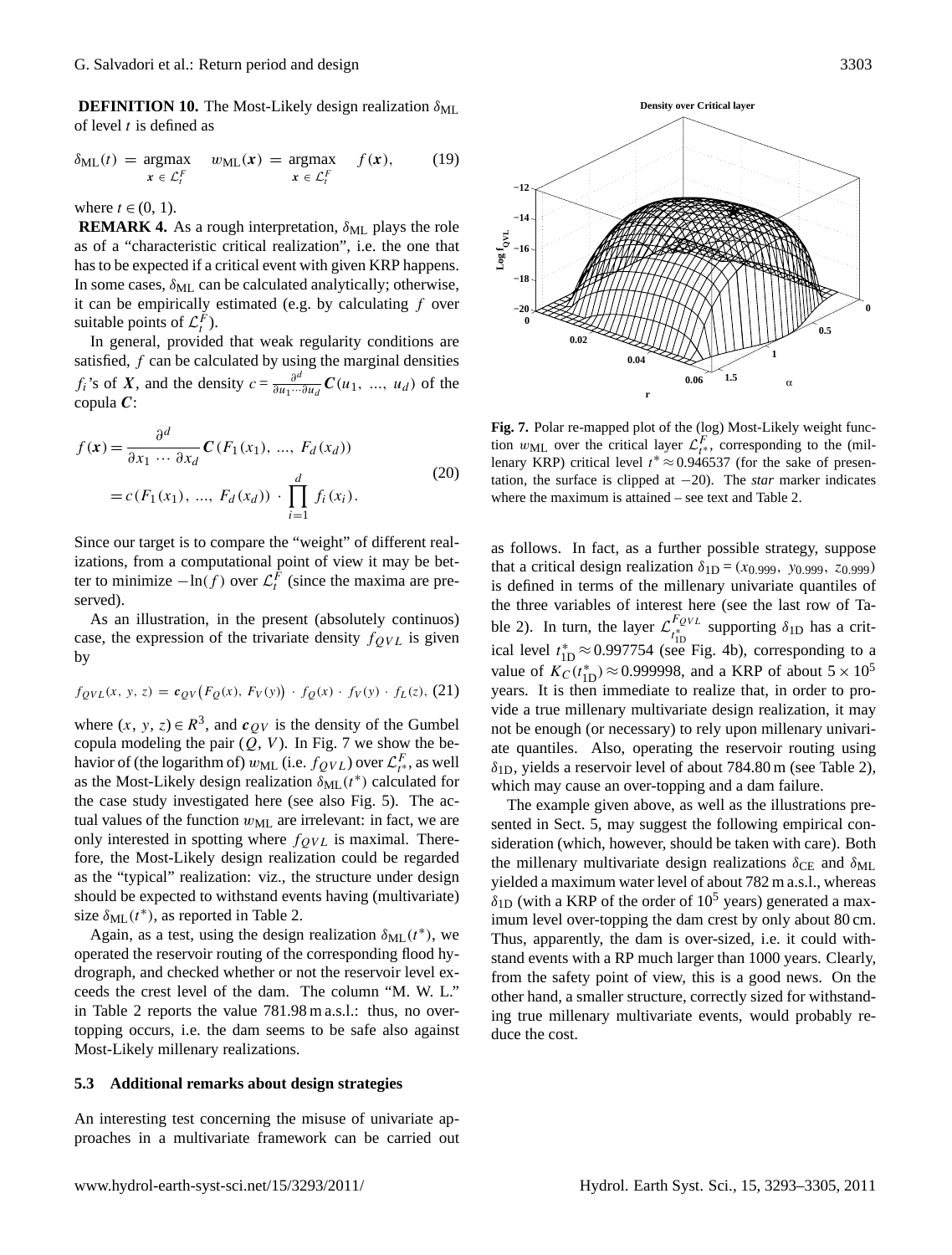## <span id="page-11-9"></span>**6 Conclusions**

This paper is of methodological nature, and introduces original techniques for the calculation of design quantiles in a multivariate environment. In this work we made an effort to reduce the troublesome nature of multivariate analysis – which has always limited its practical application – by providing consistent frameworks (the KRP) and techniques (the weight functions on the critical layers) to address the identification of the critical design events when several dependent variables are involved. In particular, the "CE" and "ML" design values may provide basic realizations with given KRP, of interest in multivariate design problems.

It worth noting that the design phase should not be confused with risk assessment. In fact, the target of the former one is to provide characteristic realizations (e.g. the design realizations) useful for planning and managing a a structure. In this case only the *hazard* component is taken into account, viz. the probabilistic behavior of the r.v.'s under consideration, but no specific information is exploited about the structure (e.g. the dam) under design. The risk assessment, instead, aims at pointing out possible dangereous situations by further introducing the *impact* ingredient, i.e. by considering the physical influence of the variables on the structure. In other words, the design phase only identifies the set of possible realizations (namely, those on the critical layer) that are associated with a given probabilistic level of confidence. These realizations should then be carefully used, together with additional information (e.g. the morphology of the basin), in order to provide specific parameters for quantifying the risk of a structural failure.

To the best of our knowledge, this is the first time that a similar study is presented. Clearly, further research is necessary, especially concerning the introduction of alternative design strategies, and their mutual comparison. In addition, a step towards a consistent framework for dealing with risk assessment in a multivariate environment is needed.

*Acknowledgements.* The Authors thank C. Sempi (Universita del ` Salento, Lecce, Italy) for invaluable helpful discussions and suggestions, and M. Pini (Universita di Pavia, Pavia, Italy) for software ` recommendations. We also thank I. Kojadinovic (Université de Pau, Pau, France) for useful comments, as well as the colleagues who provided valuable suggestions for improving the paper (B. Gräler, S. Grimaldi, S. Vandenberghe, and an anonymous referee). Also the comments and the discussions of the participants attending the S. T. A. H. Y. school "Copula Function: Theory and Practice" held in July 2011 are gratefully acknowldged. The research was partially supported by the Italian M. I. U. R. via the project "Metodi stocastici in finanza matematica". [G. S.] The support of "Centro Mediterraneo Cambiamenti Climatici" (CMCC – Lecce, Italy) is acknowledged. [F. D.] The support of the "School of Economics and Management" (Free University of Bozen-Bolzano), via the project "Multivariate Dependence Models", is acknowledged.

Edited by: E. Todini

## **References**

- <span id="page-11-19"></span>Barbe, P., Genest, C., Ghoudi, K., and Remillard, B.: On Kendall's ´ process, J. Multivar. Anal., 58, 197–229, 1996.
- <span id="page-11-2"></span>Belzunce, F., Castaño, A., Olvera-Cervantes, A., and Suárez-Llorens, A.: Quantile curves and dependence structure for bivariate distributions, Comput. Stat. Data Anal., 51, 5112–5129, 2007.
- <span id="page-11-14"></span>Berg, D.: Copula goodness-of-fit testing: an overview and power comparison, Eur. J. Finance, 15, 675–701, 2009.
- <span id="page-11-12"></span>Bowman, A. and Azzalini, A.: Applied Smoothing Techniques for Data Analysis, Oxford University Press, New York, 1997.
- <span id="page-11-11"></span>Bras, R. L.: Hydrology: an introduction to hydrologic science, 1st Edn., Addison-Wesley, Boston, 1990.
- <span id="page-11-0"></span>Briere, F.: Drinking-water distribution, sewage, and rainfall collection, Polytechnic International, Montreal, Canada, 1999.
- <span id="page-11-5"></span>Chaouch, M. and Goga, C.: Design-Based estimation for geometric quantiles with application to outlier detection, Comput. Stat. Data Anal. 54, 2214–2229, 2010.
- <span id="page-11-3"></span>Chebana, F. and Ouarda, T. B. M. J.: Index flood-based multivariate regional frequency analysis, Water Resour. Res., 45, W10435, [doi:10.1029/2008WR007490,](http://dx.doi.org/10.1029/2008WR007490) 2009.
- <span id="page-11-6"></span>Chebana, F. and Ouarda, T.: Multivariate extreme value identification using depth functions, Environmetrics, 22, 441–455, [doi:10.1002/env.1089,](http://dx.doi.org/10.1002/env.1089) 2011a.
- <span id="page-11-4"></span>Chebana, F. and Ouarda, T. B. M. J.: Multivariate quantiles in hydrological frequency analysis, Environmetrics, 22, 63–78, [doi:10.1002/env.1027,](http://dx.doi.org/10.1002/env.1027) 2011b.
- <span id="page-11-22"></span>Cherubini, U. and Romagnoli, S.: Computing the Volume of N-Dimension Copulas, Appl. Math. Finance, 16, 307–314, 2009.
- <span id="page-11-1"></span>Chow, V. T., Maidment, D., and Mays, L. W.: Applied Hydrology, 1st Edn., McGraw-Hill, Singapore, 1988.
- <span id="page-11-20"></span>Davison, A. C. and Hinkley, D. V.: Bootstrap methods and their application, vol. 1 of Cambridge Series in Statistical and Probabilistic Mathematics, Cambridge University Press, Cambridge, 1997.
- <span id="page-11-10"></span>De Michele, C., Salvadori, G., Canossi, M., Petaccia, A., and Rosso, R.: Bivariate statistical approach to check adequacy of dam spillway, J. Hydrol. Eng.-ASCE, 10, 50–57, 2005.
- <span id="page-11-16"></span>De Michele, C., Salvadori, G., Passoni, G., and Vezzoli, R.: A multivariate model of sea storms using copulas, Coast. Eng., 54, 734–751, 2007.
- <span id="page-11-21"></span>DiCiccio, T. J. and Efron, B.: Bootstrap Confidence Intervals, Stat. Sci., 11, 189–228, 1996.
- <span id="page-11-15"></span>Durante, F. and Salvadori, G.: On the construction of Multivariate Extreme Value models via copulas, Environmetrics, 21, 143– 161, 2010.
- <span id="page-11-17"></span>Embrechts, P., Klüppelberg, C., and Mikosch, T.: Modelling Extremal Events for Insurance and Finance, 4th Edn., Springer-Verlag, 2003.
- <span id="page-11-18"></span>Feller, W.: An introduction to probability and its applications, vol. 1, 3rd Edn., J. Wiley & Sons, New York, 1971.
- <span id="page-11-13"></span>Genest, C. and Favre, A.: Everything you always wanted to know about copula modeling but were afraid to ask, J. Hydrol. Eng.- ASCE, 12, 347–368, 2007.
- <span id="page-11-7"></span>Genest, C. and Rivest, L.-P.: Statistical inference procedures for bivariate Archimedean copulas, J. Am. Stat. Assoc., 88, 1034– 1043, 1993.
- <span id="page-11-8"></span>Genest, C. and Rivest, L.-P.: On the multivariate probability integral transformation, Stat. Probab. Lett., 53, 391–399, 2001.